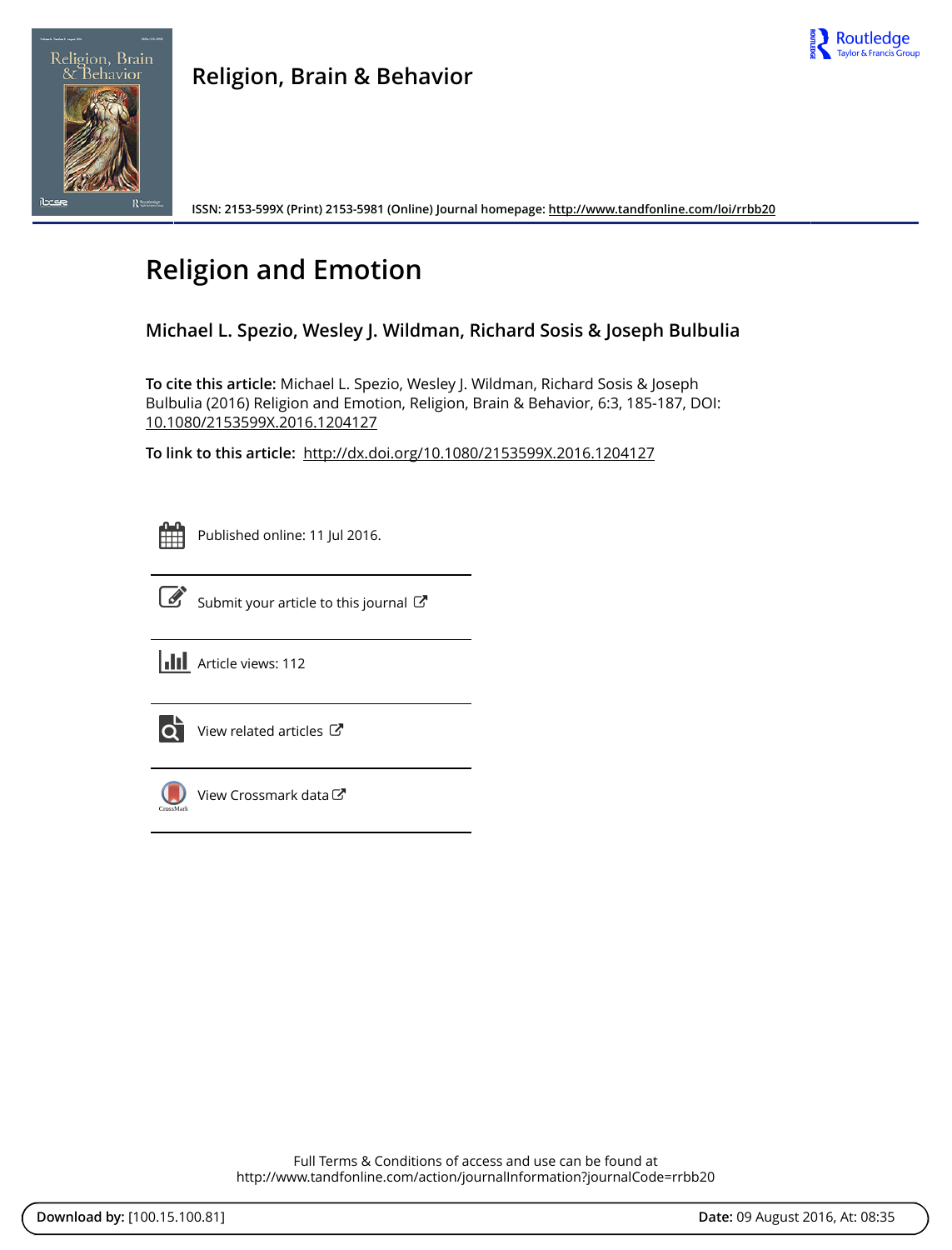## <span id="page-1-0"></span>EDITORIAL

### Religion and Emotion

A year ago, in issue 5.3, this space alerted readers and prospective authors to new standards of rigor in the practice of inquiry and reporting for neuroimaging approaches in social, cognitive, and affective neuroscience (SCAN; Spezio, Bulbulia, Wildman, & Sosis, [2015\)](#page-3-0). Sketches of simple guidelines and accompanying examples provided good evidence for the promise of SCAN for the study of religion, along with cautions about relying on older models and former standards of inference and statistical reporting. One area of recent research into religion that may seem to be an obvious choice for further refinement of theories and methods in affective neuroscience is the interdisciplinary inquiry into religion and emotion. Yet this has to date not been the case, even taking the most recent work into account.

One reason for the relatively minimal engagement of affective neuroscience by the study of religion and emotion is because the study of religion and emotion is nearly as varied as the study of religion itself. The many varieties include influential approaches from the humanities and social theory expressing deep suspicion, sometimes even hostility, toward any scholarly inquiry suggesting that at least some aspects of religion are not wholly reliant on language and may transcend cultural context and specificity. Another reason for the difficulty of engagement is that affective neuroscience has historically marginalized ethological, anthropological, and philosophical approaches that stress contextual and cultural influences. Affective neuroscience has often emphasized affective averaging and an unreflective positivism. It has paid scant attention to evolutionary lessons from paleoanthropology, despite its numerous claims to links with Darwin's famous The Expression of Emotion in Man and Animals (1872). And until very recently, it has been insensitive to individual, developmental, and cultural differences, as well as interspecies differences that ethologists have worked so hard to elucidate. Are these obstacles to engagement and understanding surmountable?

Recent research suggests that they are, at least in part. Yet the main challenge to creating more generative, inter- and transdisciplinary programs of research into religion and emotion remains the fact that, for the most part, the methods on which each perspective's claims depend are known only by the experts in that perspective. Affective neuroscientists do not commonly engage with books on affect theory, the affective turn, cultural and paleoanthropologies of affect, and philosophies of affect/emotion. Most programs that train affective neuroscientists do not explicitly address the history of emotion as a relatively recent invention, nor do they take stock of the field's dependence on the West's long history of dualism and oppositionalism with regard to affects and cognitions.

On the other hand, affective theorists in the humanities and social theory do not always cite or build their arguments on peer-reviewed, scientific research papers. On occasion these scholars have engaged popular accounts of science, such as trade books written by influential scientists, but that is not the same as reading original research articles. Published journal articles are obviously much more nuanced and detailed than the popular accounts, and this is the literature that scientists themselves read and use.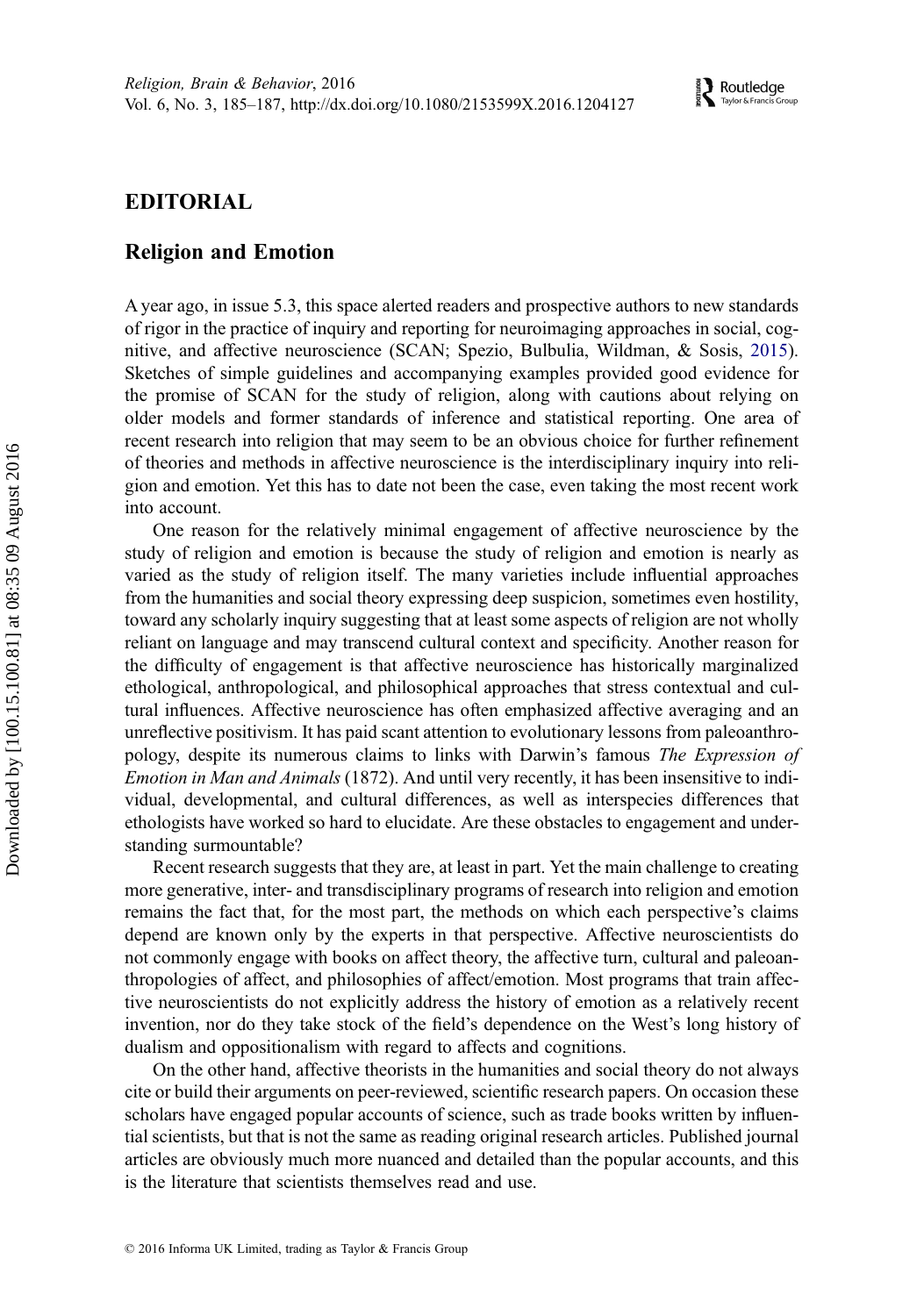<span id="page-2-0"></span>All of this means that the central claims and methods and the careful argument and evidence used to support the claims derived from those methods are going unexplored, precisely when the aims are to explore them, critique them, refute them, or develop them, all for the purposes of improved interdisciplinary understanding. As the readers of and contributors to this journal know, the problematics of religion and emotion are too complex for a single discipline or division of disciplines. The journal itself and its rootedness in a biopsychosocial model of inquiry help to illustrate this view.

Thankfully, there are a number of scholars whose past and ongoing work illustrate potential for productive advance in the understanding of religion and emotion. John Corrigan's careful work dates back several decades and the Oxford handbook that he edited continues to guide work in the area, as does early work by Thandeka. In 2008, at the American Academy of Religion (AAR) meeting in Chicago, Thandeka, along with Nina Azari, led an exploratory panel (A2–129), sponsored by the Science, Religion and Technology Group and the then-consultation on the Cognitive Science of Religion. The topic was, "Affect: A Link Between Religious Studies and Affective Neuroscience." That panel included luminaries in religion such as John B. Cobb and William A. Graham, who was at the time Dean of the Harvard Divinity School. Since John Cobb himself was unable to be present, Philip Clayton kindly stepped in to read Cobb's paper and made several insightful remarks during discussion. William Graham was hopeful about and welcomed a future incorporation of affective science into the study of religion, to more closely inquire into individual experiences in religious practices, and their reciprocal relationship with social and cultural influences. The panel explicitly invited perspectives from social and affective neuroscience and wrestled with how best to connect them to rigorous work in religious studies. It was not until the 2012 AAR, again in Chicago, that another exploratory group led by Donovan Schaefer, M. Gail Hammer, Abigail Kluchin, and Jenna Supp-Montgomerie held a panel (A18-330) on the topic of, "The Affective Turn in Religious Studies." That exploratory session was the beginning of the AAR Religion, Affect, and Emotion Group, which led a 2013 AAR session (A25-239) on the topic of, "Mapping the Affective Turn in Religious Studies." Both the 2012 and 2013 sessions focused wholly on the humanities and social theory, emphasizing priority of the affective over language and cognition in religion. Illustrative of the above-noted challenges to more interdisciplinary study of religion and emotion, these two panels reinscribed a kind of oppositionalism or at least dualism when conceptualizing affect and cognition, and neither of them invited engagement with affective neuroscience or other affective sciences.

Donovan O. Schaefer's ([2015\)](#page-3-0) recent book, Religious Affects: Animality, Evolution, and Power, builds on the anti-linguistic project using an oppositionalist/dualist framework, prioritizing affect over cognition. At the same time, he invites stronger engagement with evolutionary, physiological, and neuroscientific perspectives. Again illustrating the challenges outlined here, affective neuroscience is portrayed as mandating an intransigent view of emotion rather than a nuanced view of emotion's neural plasticity and encoding that includes individual, social, and cultural plasticity. That is understandable given the sourcing of the claims about intransigence, which are secondary sources of two influential, popular accounts from affective neuroscientists.

By contrast, in recent peer-reviewed literature of affective neuroscience, there is an emerging awareness that emotion is not neurally encoded in the same manner as are basic sensations such as pain, brightness, loudness, etc. Rather, emotion's encoding in neural systems appears more like encoding models for cognitive functions such as complex object perception and memory. In other words, the pattern of neural activation of one participant experiencing an emotion does not confer upon a scientist the ability to